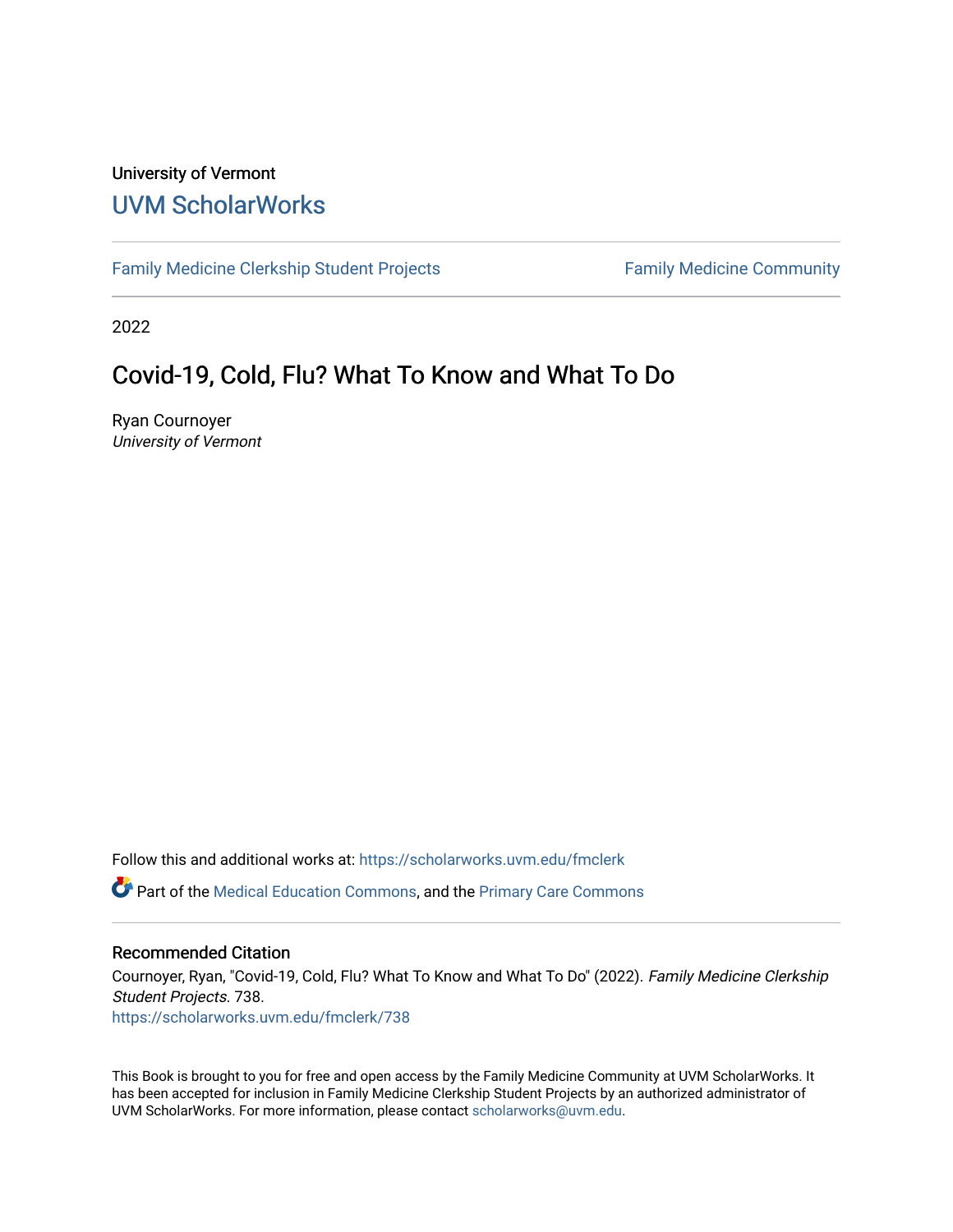Covid-19, Cold, Flu? What To Know and What To Do

> Ryan Cournoyer January 2022 Mentor - Dr. Staats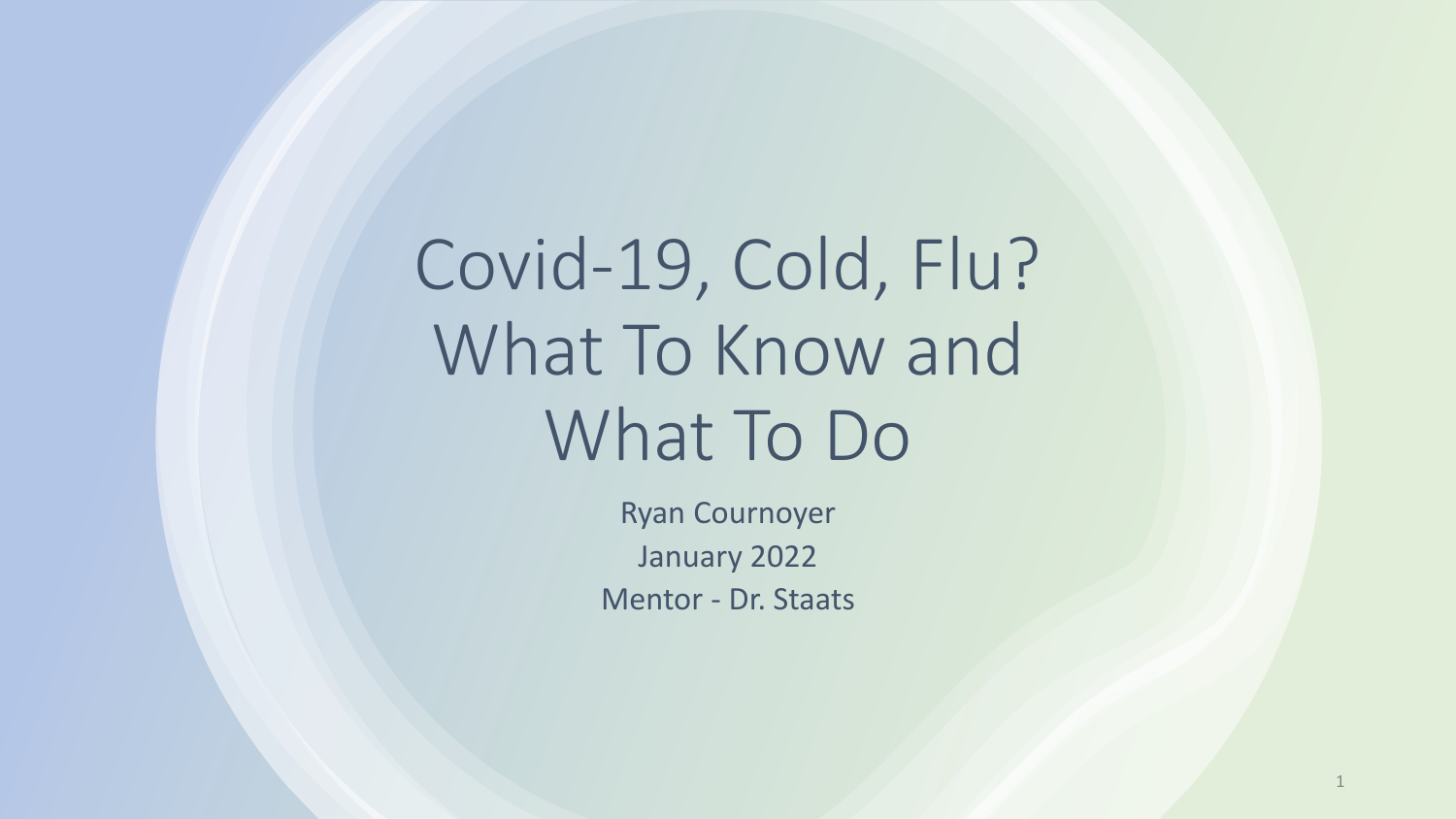# Problem Identification

- Helping patients determine if they should be seen by their doctor or if they should isolate to reduce Covid-19 transmission
- Primary care clinics and healthcare providers dealing with unnecessary covid exposures
- Emergency departments overwhelmed by patients with minor symptoms that would be better managed at home in isolation
- Individuals in the community dealing with covid exposures to individuals unaware of symptoms, particularly with omicron variant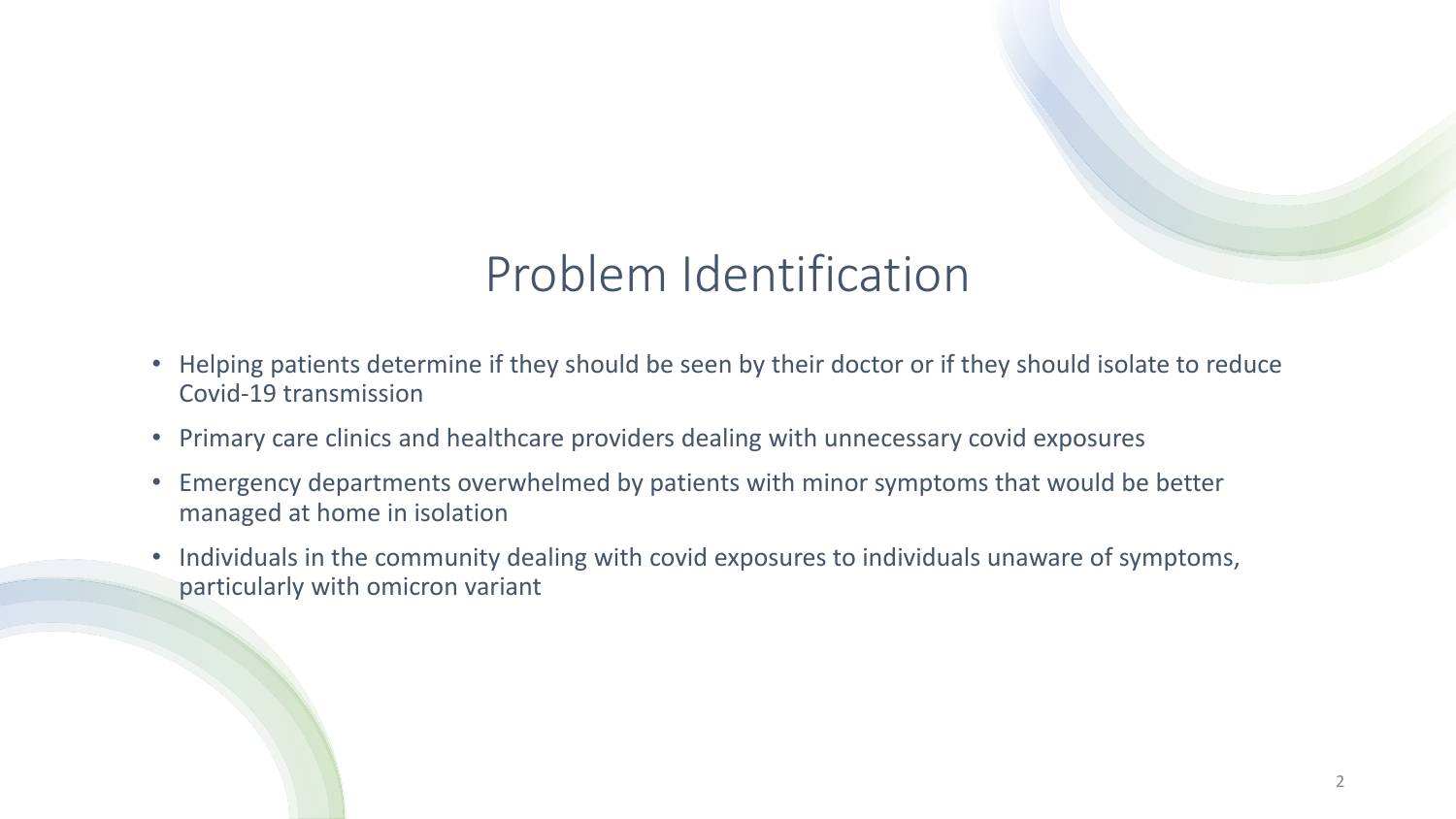## Public Health Cost

- In November 2020 Harvard estimated the pandemic would cost the US over 16 trillion dollars, this estimate was made before variants such as Delta and Omicron have continued to wreak havoc.
- A *Nature* review of Epidemiological and economic impact of COVID-19 in the US estimated total economic costs of lost labor and productivity to be estimated at 0.38 trillion, and with the inclusion of medical costs, increases to 1.15 trillion dollars.
- In Vermont there have been a total of 96,412 cases of Covid-19 as of Jan-22, with this current month of January being the highest single month case count yet.
- As 1/19/2022, COVID-19 hospitalizations have reached a new record in Vermont, with 122 patients in the hospital for the, virus (29). Hospitalizations have increased 18% over the last week and ICU numbers have climbed 34% (29-30). A majority of those in both the hospital and ICU are not fully vaccinated. Currently UVMMC is implementing emergency staffing policies due to employee cases and current emergency and inpatient volumes.
- In Colchester where I am rotating, there have been over 2500 cases of Covid-19 since the start of the pandemic.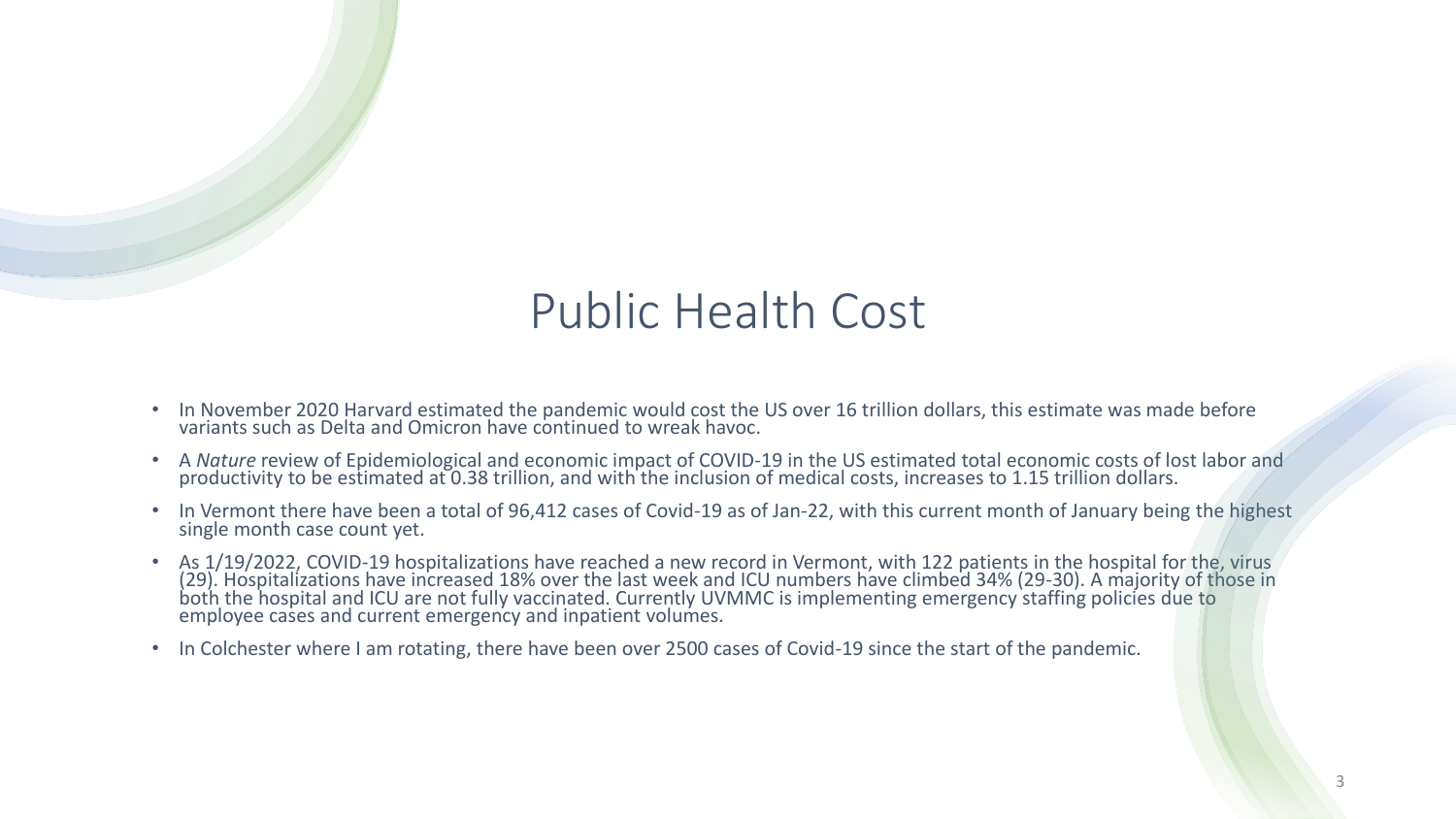## Community Perspective

- "Parents are struggling with balancing time and resources so when their child has the sniffles, a cough, or a headache some assume it's just a cold and send their kid to school unknowingly with covid. Covid symptoms like an upset stomach or diarrhea can also be confused with anxiety which many students are also facing." – Janine Cournoyer 3rd Grade Teacher
- " Thinking about Covid as a teacher, a parent, and a person with a compromised immune system it all makes me very stressed and scared! I know that my little family of three is doing everything we can to keep ourselves and those around us safe… kids in our schools in our classrooms are not being vaccinated or aren't taking it seriously, and they are putting our school community at risk... I understand that parents can't take any more time off and their kids have to be in school, but also I don't want sick kids in school because I am nervous about getting sick again, and I'm nervous about other people getting sick around me." – Audrey Osman, Local Elementary School Teacher
- "If you think you have Covid, don't come in!" Dr. Christine Staats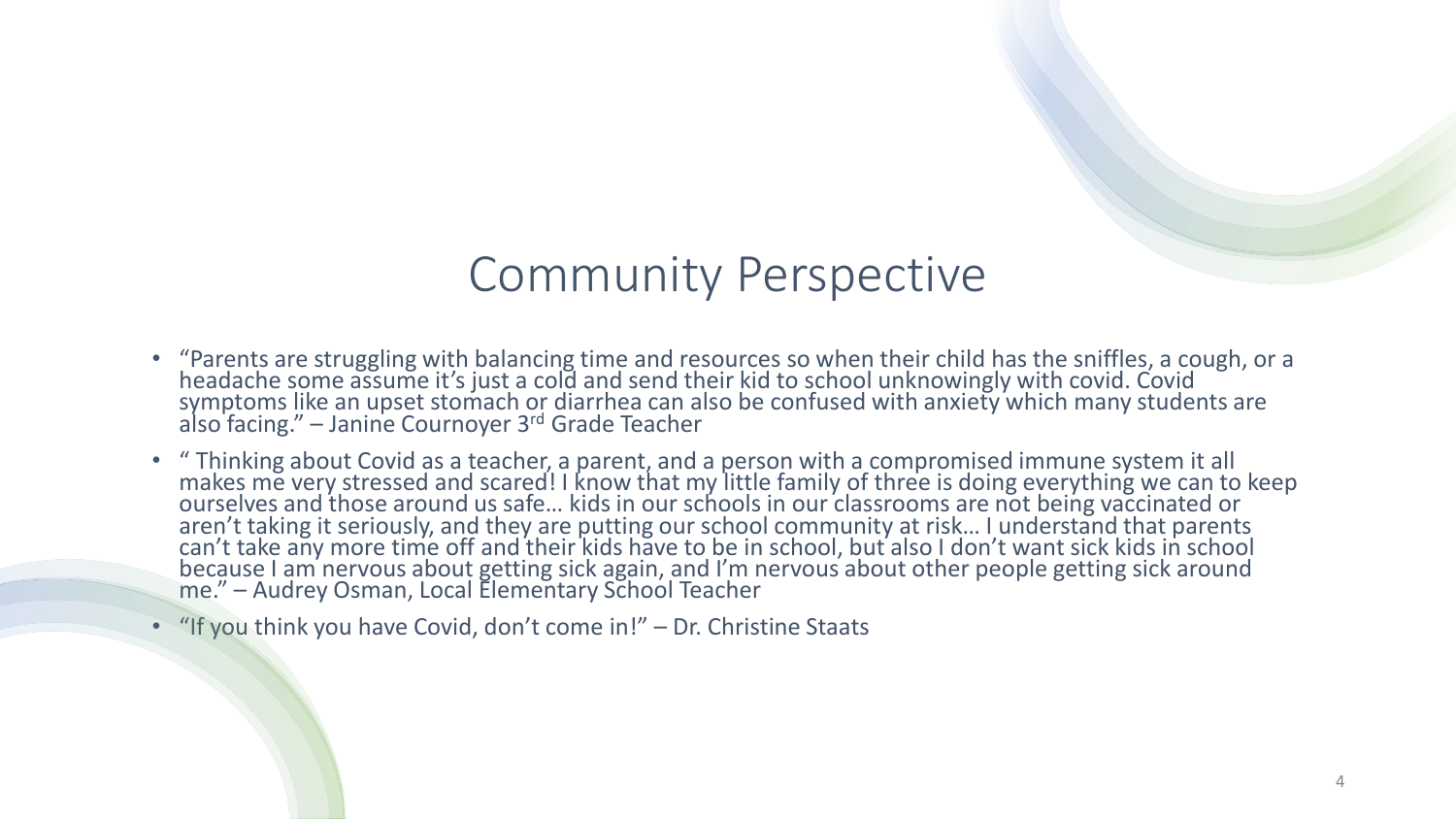## Intervention

- Providing easy to digest handout at primary care clinics to educate patients on different symptoms of Covid-19 vs regular URI and Influenza symptoms.
- Use of information dissemination and awareness to prevent Covid-19 patients from coming into clinics, emergency departments and urgent cares unless seriously ill. Preventing exposures both to other patients and healthcare providers.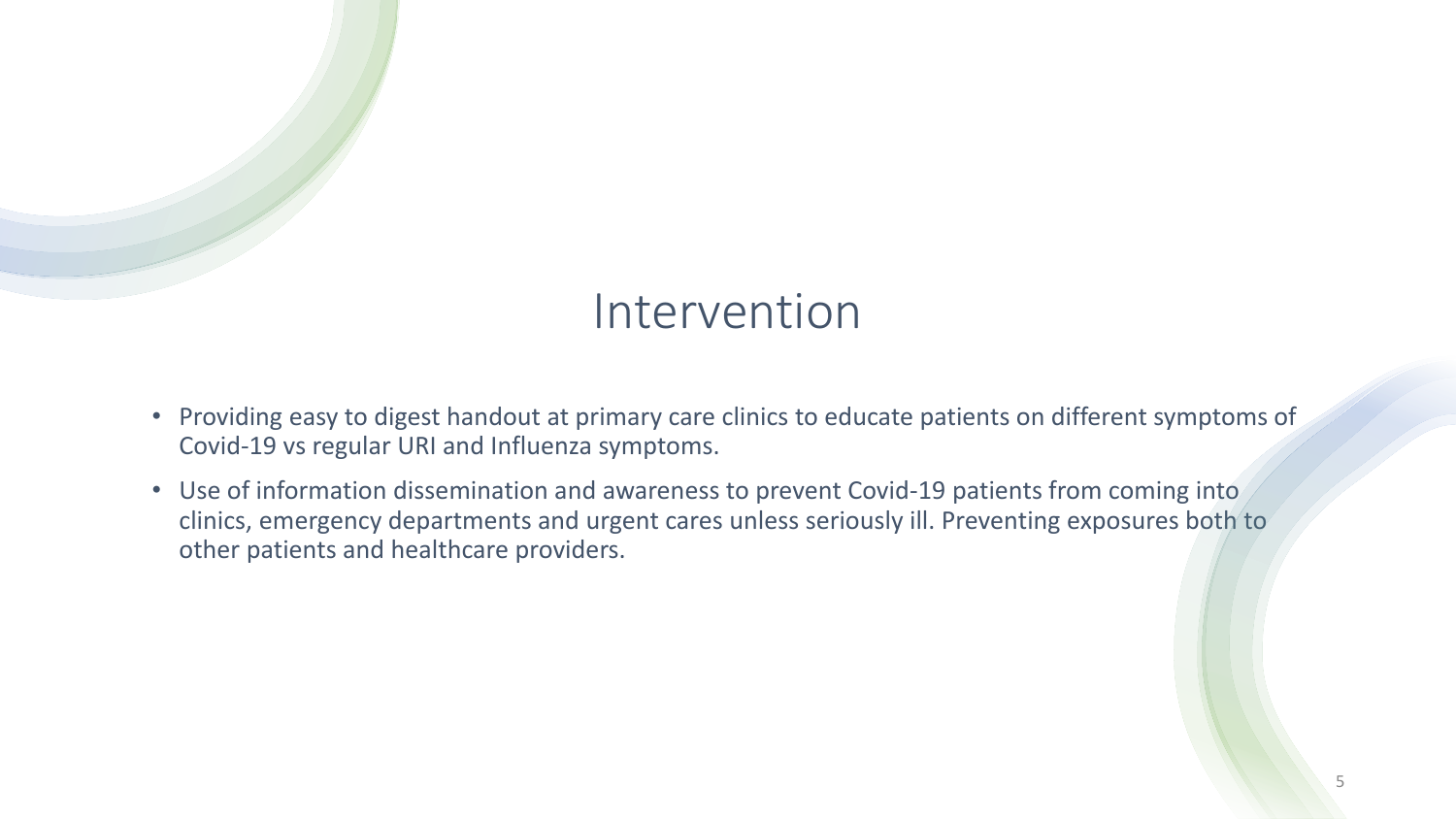# Results/Response Data

- To be determined, but would like to see fewer positive and potential Covid-19 patients arriving into outpatient primary care clinics
- Hopeful that with increased information available to patients they make informed choices about whether to see a provider in person vs staying in isolation and calling clinic
- Less community Covid-19 transmission due to increased awareness of covid vs cold vs flu symptoms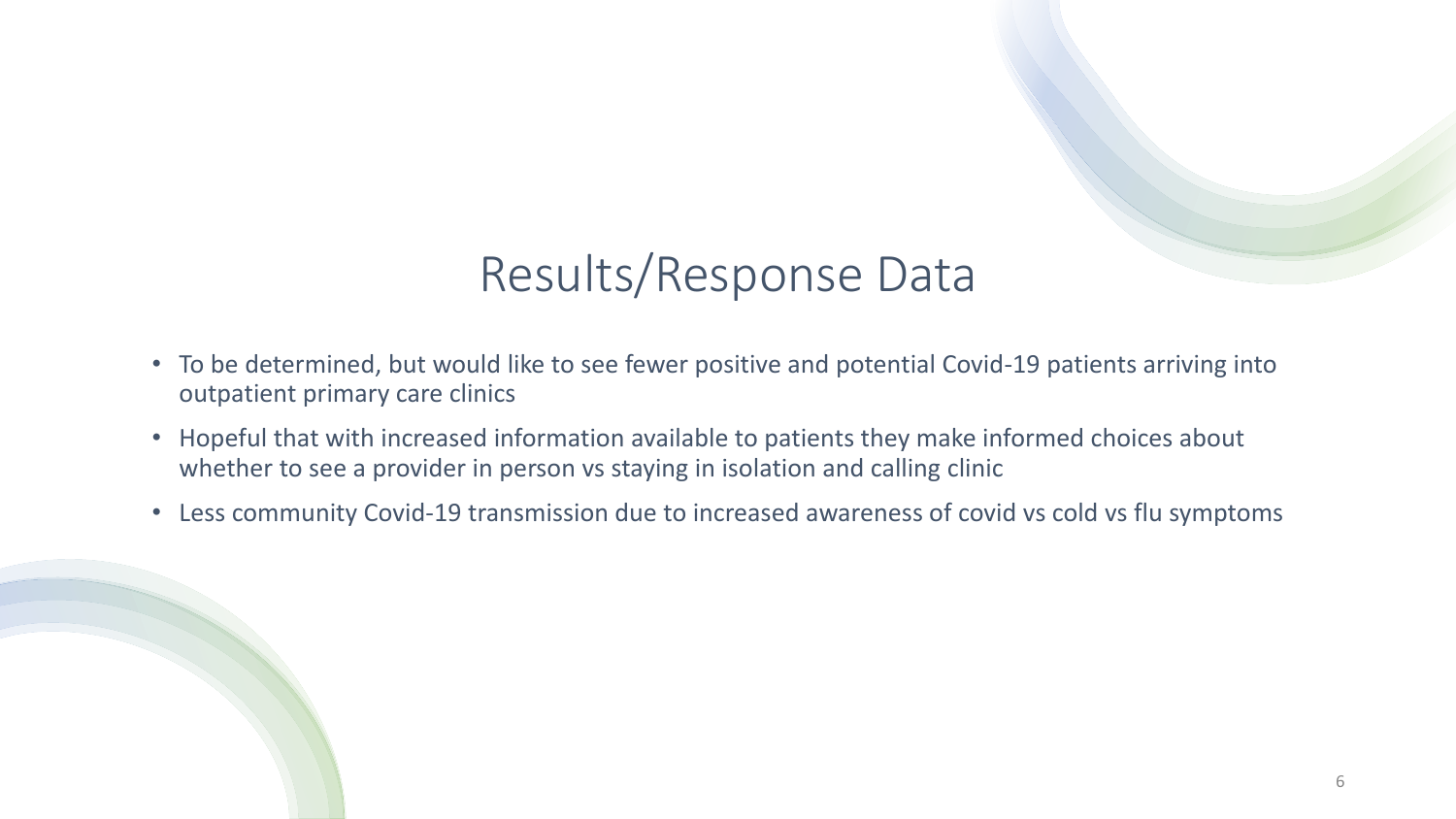# Evaluation of Effectiveness

- Emergency Department volume and wait times
- Urgent care volumes and wait times
- Number of both probable and positive covid-19 patients arriving to primary care health clinics
- Community spread and cases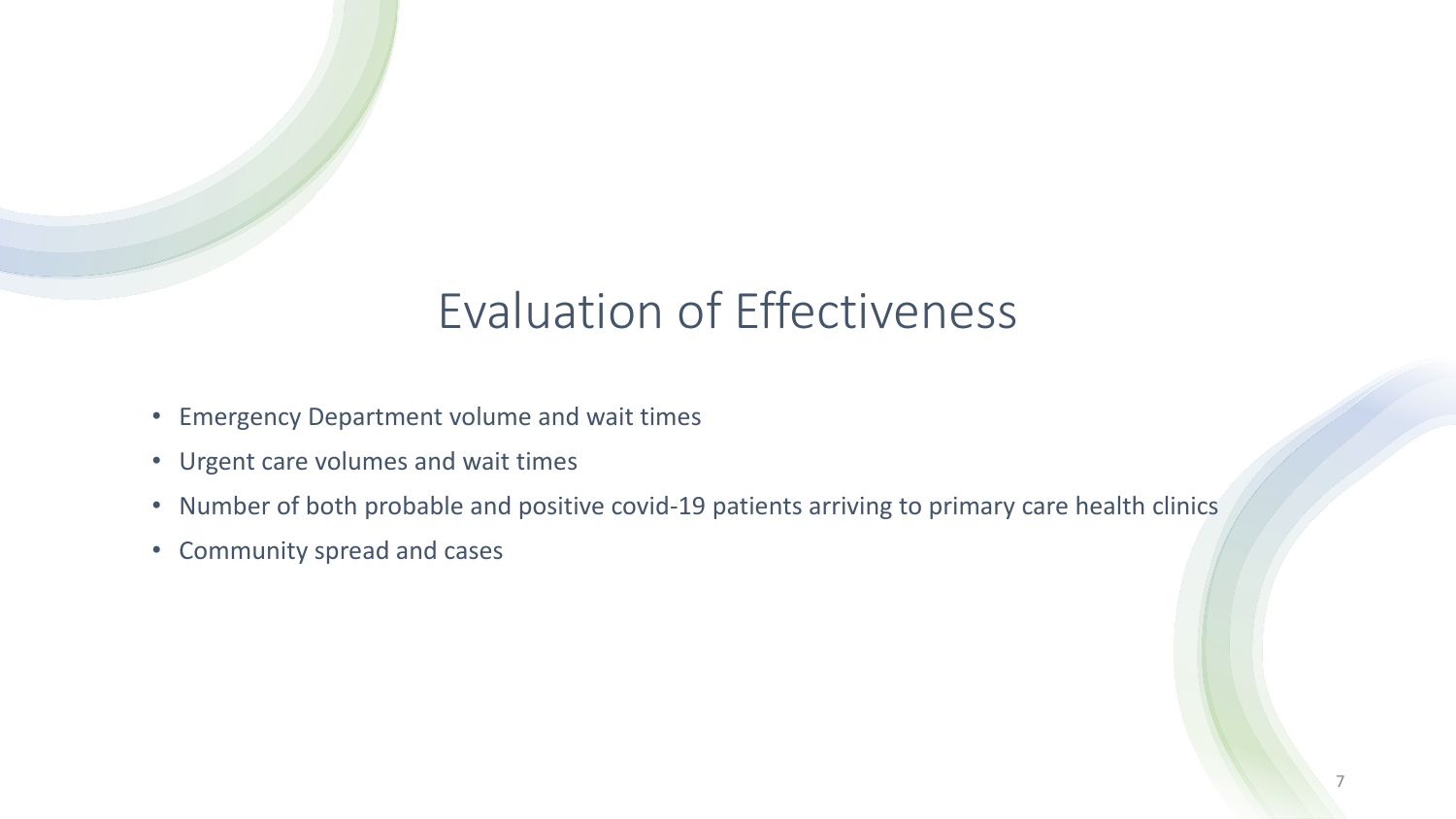# Recommendations for future interventions/projects

- Update symptoms and recommendations for additional covid-19 variants and public health recommendations
- Include new treatments and preventative methods as they become available such as further boosters or new vaccinations
- Implement larger scale public health information dissemination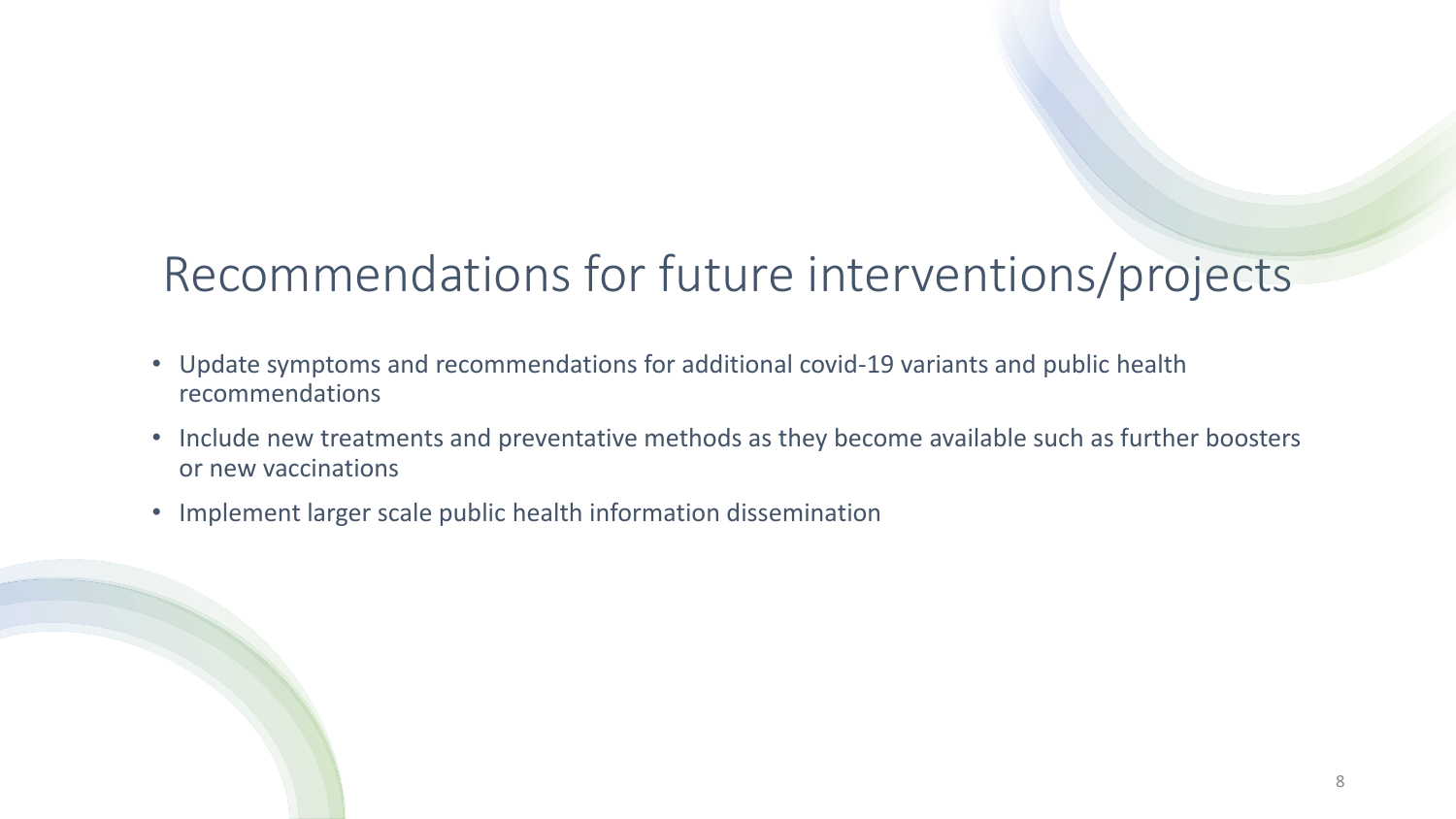#### **References**

2022. Rates by Town. [online] Available at: <https://www.healthvermont.gov/covid-19/current-activity/rates-town>.

2022. UVM Medical Center imposes emergency staffing as Covid sidelines more than 400 employees. [online] Available at: <https://vtdigger.org/2022/01/12/uvm-medical-center-to-impose-emergency-staffing-as-omicron-surges-in-vermont/>.

Centers for Disease Control and Prevention. 2022. COVID-19 and Your Health. [online] Available at: <https://www.cdc.gov/coronavirus/2019-ncov/your-health/about-covid-19.html>.

Chen, J., Vullikanti, A., Santos, J., Venkatramanan, S., Hoops, S., Mortveit, H., Lewis, B., You, W., Eubank, S., Marathe, M., Barrett, C. and Marathe, A., 2021. Epidemiological and economic impact of COVID-19 in the US. Nature - Scientific Reports, 11(1).

Dfr.vermont.gov. 2022. COVID-19 Modeling January 19, 2022. [online] Available at: <https://dfr.vermont.gov/sites/finreg/files/doc\_library/dfr-covid19-modeling-011922.pdf>.

Edwards MD, K. and Orenstein MD, W., 2022. UpToDate. [online] Uptodate.com. Available at: <https://www.uptodate.com/contents/covid-19-vaccines>.

NIH News in Health. 2022. Is It Flu, COVID-19, Allergies, or a Cold?. [online] Available at: <https://newsinhealth.nih.gov/2022/01/it-flu-covid-19-allergies-or-cold>.

Powell, A., 2020. What might COVID cost the U.S.? Experts eye \$16 trillion. [online] Harvard Gazette. Available at: <https://news.harvard.edu/gazette/story/2020/11/what-might-covid-cost-the-u-s-experts-eye-16-trillion/>.